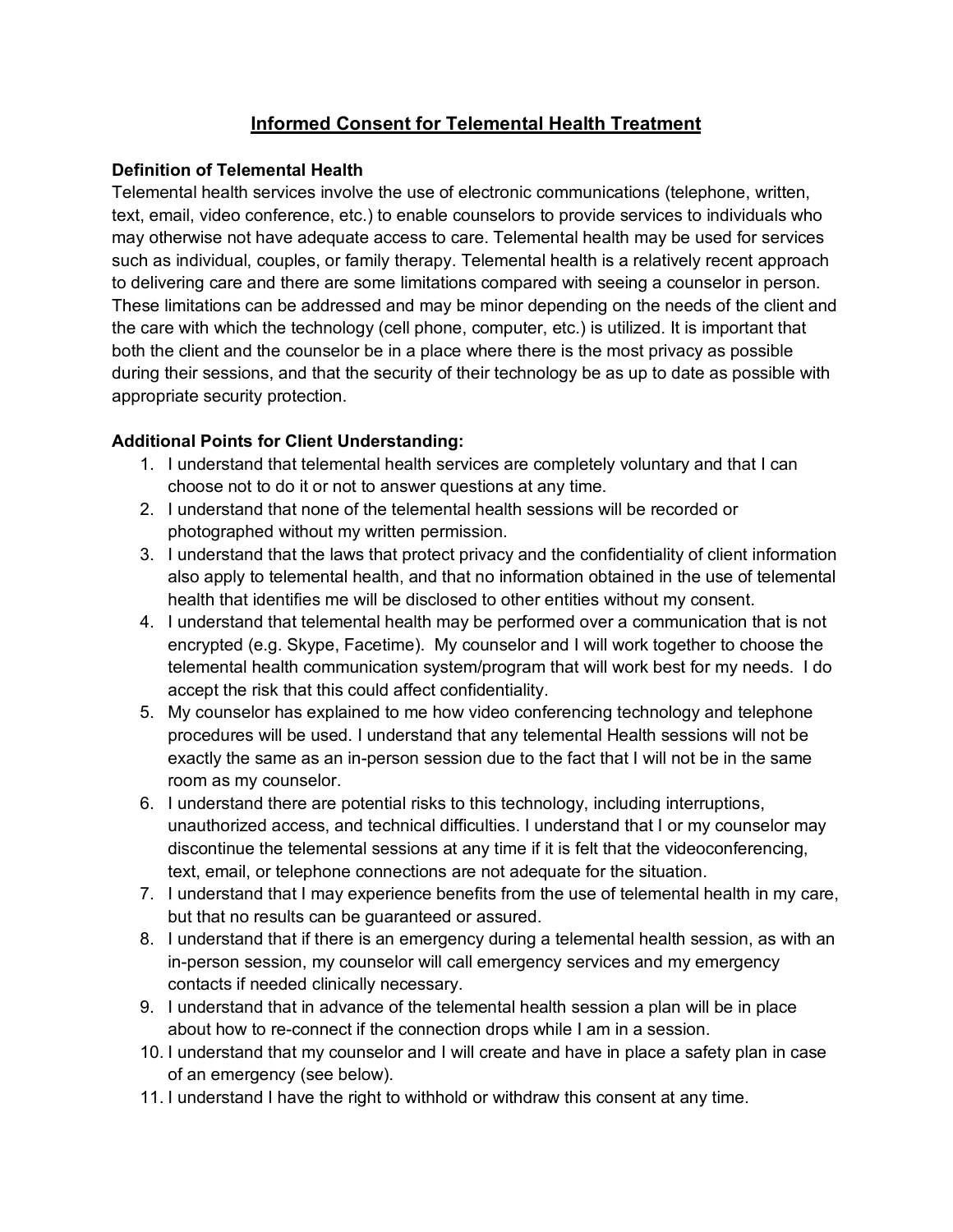12. I understand the laws that protect the confidentiality of my personal health information also apply to telemental health, as do the limitations to that confidentiality discussed in the Information, Authorization, and Consent to Treatment document. I also understand that the dissemination of any personally identifiable images or information from the telemental health interaction will not be shared without my written consent.

#### **Payment for Telehealth Services**

Hope for a Better Tomorrow will bill insurance for telehealth services when these services have been determined to be covered by an individual's insurance plan. In the event that insurance does not cover telehealth, the individual wishes to pay the self-pay rate associated with their specific counselor.

#### **Client Consent to the Use of Telehealth**

I consent to engaging in telemental health as part of my treatment with Hope for a Better Tomorrow. I understand that "telemental health" includes the practice of health care delivery, diagnosis, transfer of personal health information via conversation, and psychoeducation using interactive audio, video, or data communications.

I understand the information provided above regarding telemental health. I have discussed the consent with my counselor and all of my questions have been answered to my satisfaction. I hereby give my informed consent for the use of telemental health in my care.

 $\_$  , and the state of the state of the state of the state of the state of the state of the state of the state of the state of the state of the state of the state of the state of the state of the state of the state of the

 $\_$  , and the state of the state of the state of the state of the state of the state of the state of the state of the state of the state of the state of the state of the state of the state of the state of the state of the

Print Name

Client's Signature **Date** 

Parent or Guardian Signature **Date** Date **Date**